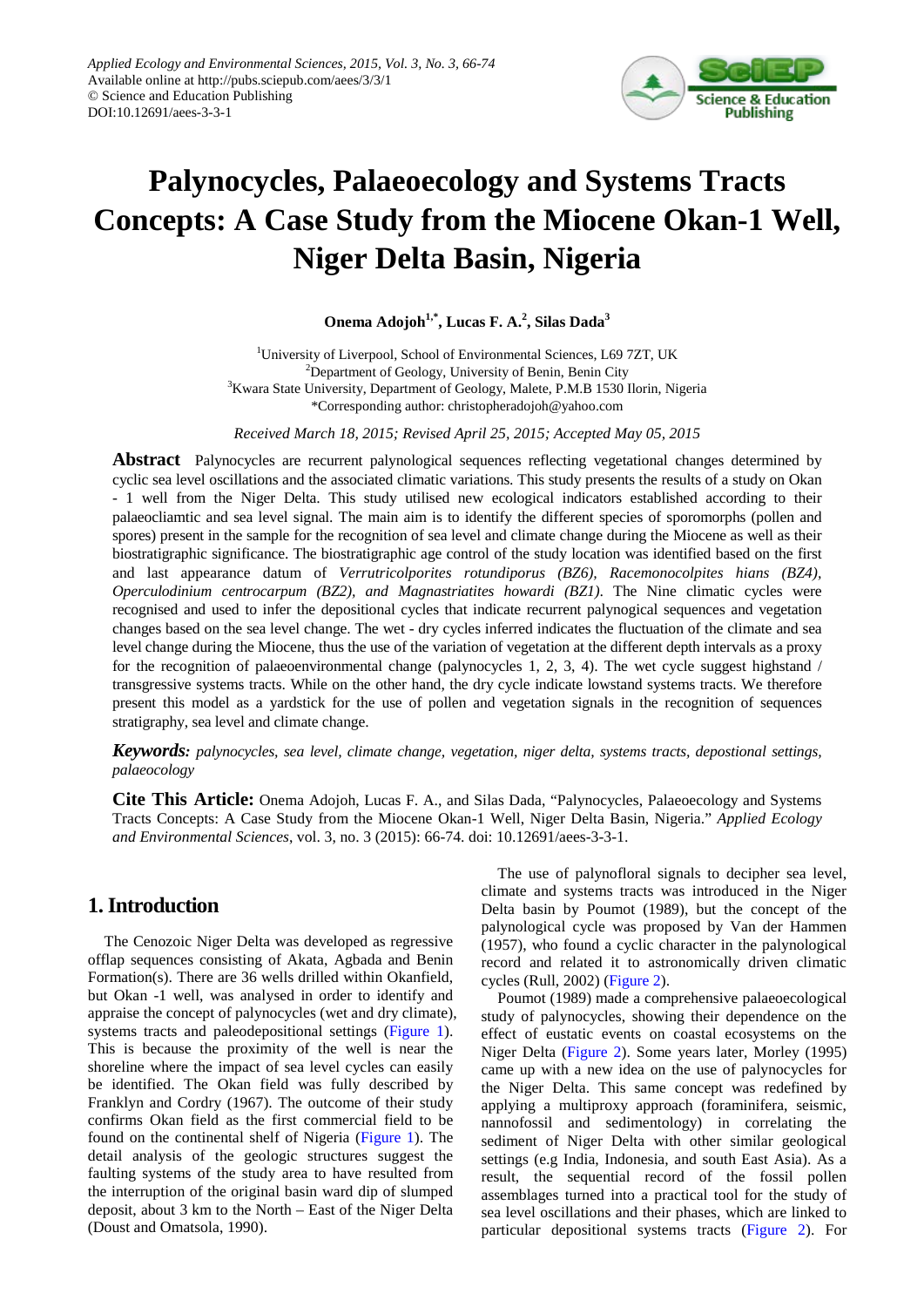instance, in the Maracaibo and Falcon Basins in Venezuela, palynocylces and palyno block (fault) were used to describe the block building sequences and sea level history (Rull, 2002). But, in the Niger Delta this

insight is still a fledging science. Therefore, we present this concept in this research, and its application from the Niger Delta depositional settings during the Miocene to create an awareness of the palynocycles model.

<span id="page-1-0"></span>

**Figure 1.** Location of the Okan-1 Well (Source: This study)

# **1.1. Relationship between Palaeovegetation, Palynocycles, Sea Level Change and System Tracts**

At the initial stage of the lowstand systems tract (LST), sea levels drop rapidly, resulting in erosion and incision along coastal plain. The brackish water environments in which mangroves swamp (littoral setting) can thrive will be of minimal extent, as well as freshwater swamps [\(Figure 2,](#page-2-0) [Figure 3](#page-2-1) a). The initial stage of the lowstand systems tract would therefore be expected to be characterised by the low abundance of coastal species and a resultant increase in pollen from well-drained fluvial settings (Morley, 1995; Adojoh *et al*. 2012; 2013 & 2014). In this case, the hinterland groups (savanna) will dominate while the littoral groups (mangrove) decrease [\(Figure 2,](#page-2-0) [Figure 3](#page-2-1) a). Most authors agree that lowstand systems tract (LST) is also related to an abundance increase of terrestrial particles (phytoclasts) as marine palynomorphs such as dinoflagellates cysts decreases (Steffen and Gorin, 1993; Tyson, 1995). Sedimentation during this phase is by fluvial processes, transported into the deep water environment. Most terrestrially palynomorphs which become incorporated into marine sediments are mainly due to fluvial transport as against wind-transported (monsoon drive), which occur predominantly as silt-sized alluvial particles (Morley, 1995).

During sea level rise, sedimentation takes place in a transgressive systems tract (TST) setting (near shore – delta plain), the brackish, coastal - mangrove-dominated deltaic plain expand [\(Figure 3](#page-2-1) b). This will consequently result in an obvious increase in marine sediments as compared to the lowstand systems tract. Since most sediment is deposited in the coastal – mangrove swamp region, it implies that sporomorphs abundance in deepwater settings would be much lower than in the lowstand systems tracts (Poumot 1989; Morley 1995). As the sea level rises, the littoral groups tend to increase while the hinterland groups gradually decreases [\(Figure 3](#page-2-1) b).

During the highstand, there is a development of upper delta plain (flood plain). This is controlled by freshwater and alluvial wetlands (Poumot, 1989). Miospores from this source could be expected to exhibit a lowest representation during the highstand [\(Figure 2](#page-2-0) c, [Figure 3c](#page-2-1)). This is related to a decrease rate of sea-level rise and initial sea-level fall (Tyson, 1995). The presence of mangrove-derived sporomorphs in marine depositional environments is likely to show a related trend. This occurs as deposition takes place on the proximal to lower delta plain and the representation of mangrove pollen will increase. In this case the freshwater swamp and open forest vegetation tend to increase and expand until there is a fall in sea level (Morley, 1995; Rull, 2002).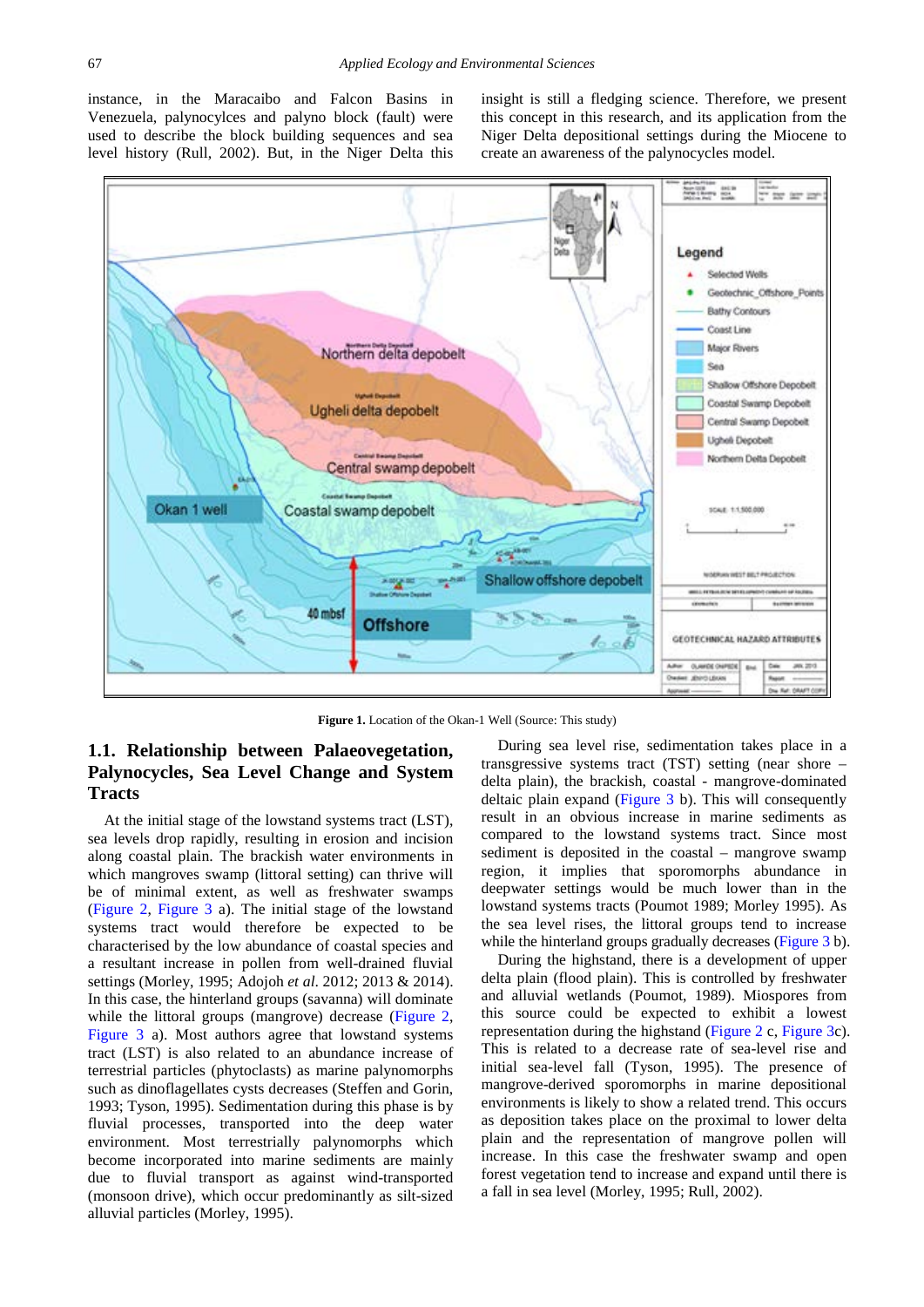<span id="page-2-0"></span>

**Figure 2.** (a) Generalized transect of coastal vegetation zones for the tropics of Asia and west Africa (after Poumot, 1989). (b) Theoretical expression showing the stratigraphic example of palynocycles (after Rull and Poumot, 1997). (c) Interaction between the phases of the palynocycles and the depositional cycles of the sequence stratigraphic concepts (after Poumot, 1989; Rull and Poumot, 1997). HST highstand systems tract, TST transgressive systems tract, LST lowstand systems tract, SB sequence boundary, MFS maximum flooding surface.

<span id="page-2-1"></span>

Figure 3. General relationship between palaeovegetation, ecstasy, climate, paleoecology for the tropical setting (Source: This study)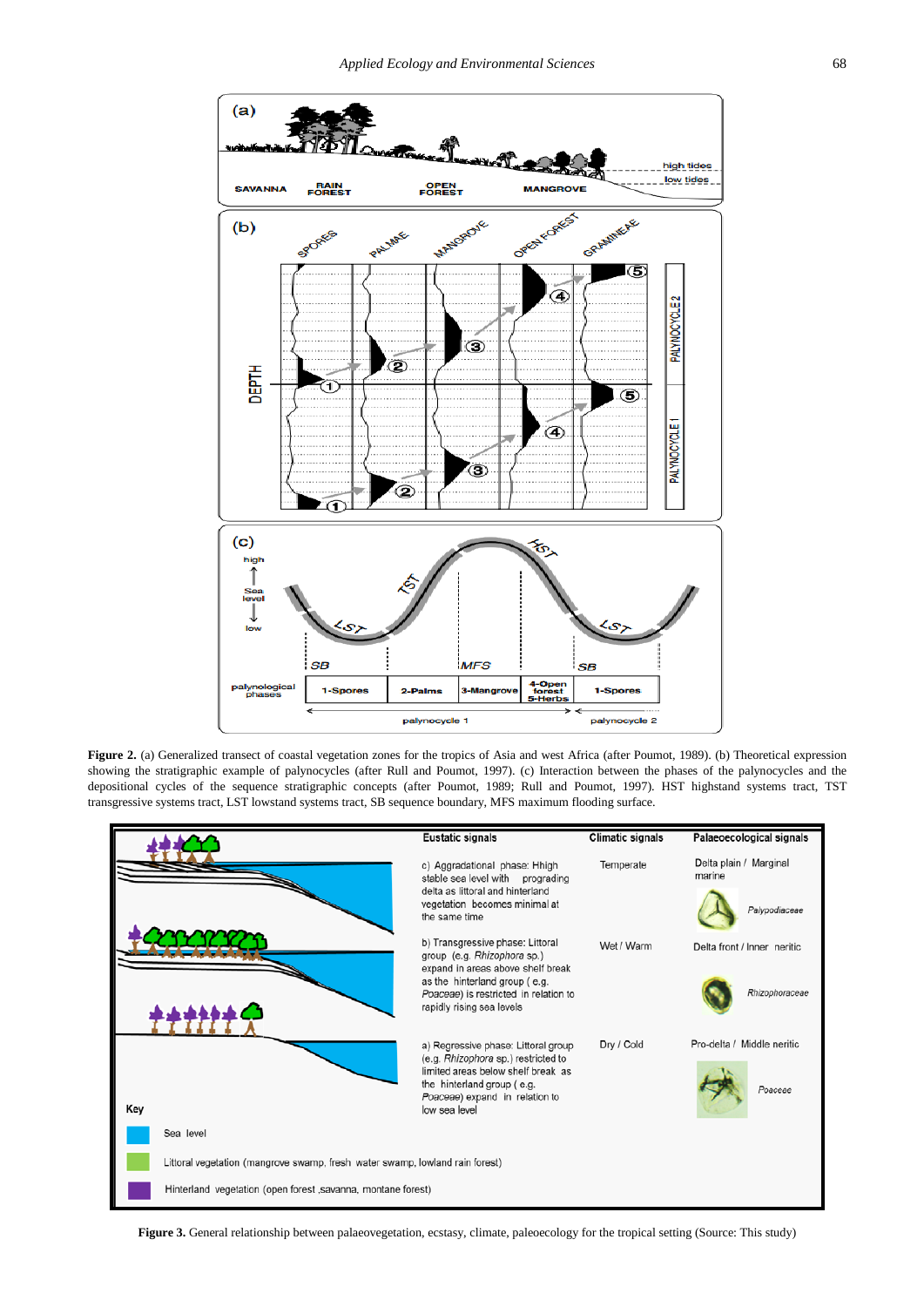# **2. Methodology**

Twenty four (24) ditch cutting samples from shaly interval was sampled. In order to isolate the palynomorph from the rock matrix, the selected rock samples were subjected to dissolution by various acid combinations and treatments following the standard palynological sample preparation method. 10 grams of the samples were weighed and dished into the labeled plastic cups with corresponding depth intervals. About  $(5 - 10)$  % dilute HCL was added to the samples to remove the carbon impurities. 40% (HF) was added to the samples to remove the silicate. 10% HCL was added to sample to remove silicon fluoride gels covering the palynomorph. Water was added and decanted 3 times at 60 minutes interval. Sieving was done to wash out dirt, clay, mud and other dissolved materials. The residue was poured into the 5 micron sieve and taken to the ultrasound machine (Branson Sonifier) and washed until neutral and transferred into the beakers. Water on top of the residue was decanted carefully and ready for spotting. Three drops of soffranin stain was added to the residue and stirred for uniform mixing. The residue was pipetted into the cover slips numbered and spread on top of a hot plate and evaporated to dryness. The slides were dried in the sun for 5 minutes, after which

they were ready for microscopic examination. The palynomorphs slides were examined with a well condensed transmitted light microscope with immersion oil during microphotography.

# **3. Results and Discussions**

Ecological stratigraphic methods are commonly dealt with various statistical computations, because they reflect ecosystems rather than individual species (Rull, 200). Thus, ecostratigraphic procedures need symbolic counts percentage (Rull, 1987; Poumot, 1989) to evaluate the reliable fossil abundances and occurrences, commonly designated as assemblage zones (Rull, 2002). There are two ecostratigraphic methods normally use in studying palaeovegetation dynamics. They are palynocycles and ecologs, which are used in most of the low latitude stratigrahic settings worldwide (Rull, 200). We adopted the concept of palynocycles for the interpretation of the miospores (pollen and spores) in the Okan 1 well because, events are limited in space, but if the geographical province in which they (vegetation) happen is known, a space-dependent stratigraphy is promising (Rull, 2002). In some cases, this stratigraphy could be local, but in others (e.g, in eustatic and glacial cycles), it can have a worldwide extent (Poumot, 1989).

<span id="page-3-0"></span>

**Figure 4.** Plot of the miospores with depth, geologic and palynocycle model of the Okan-1 well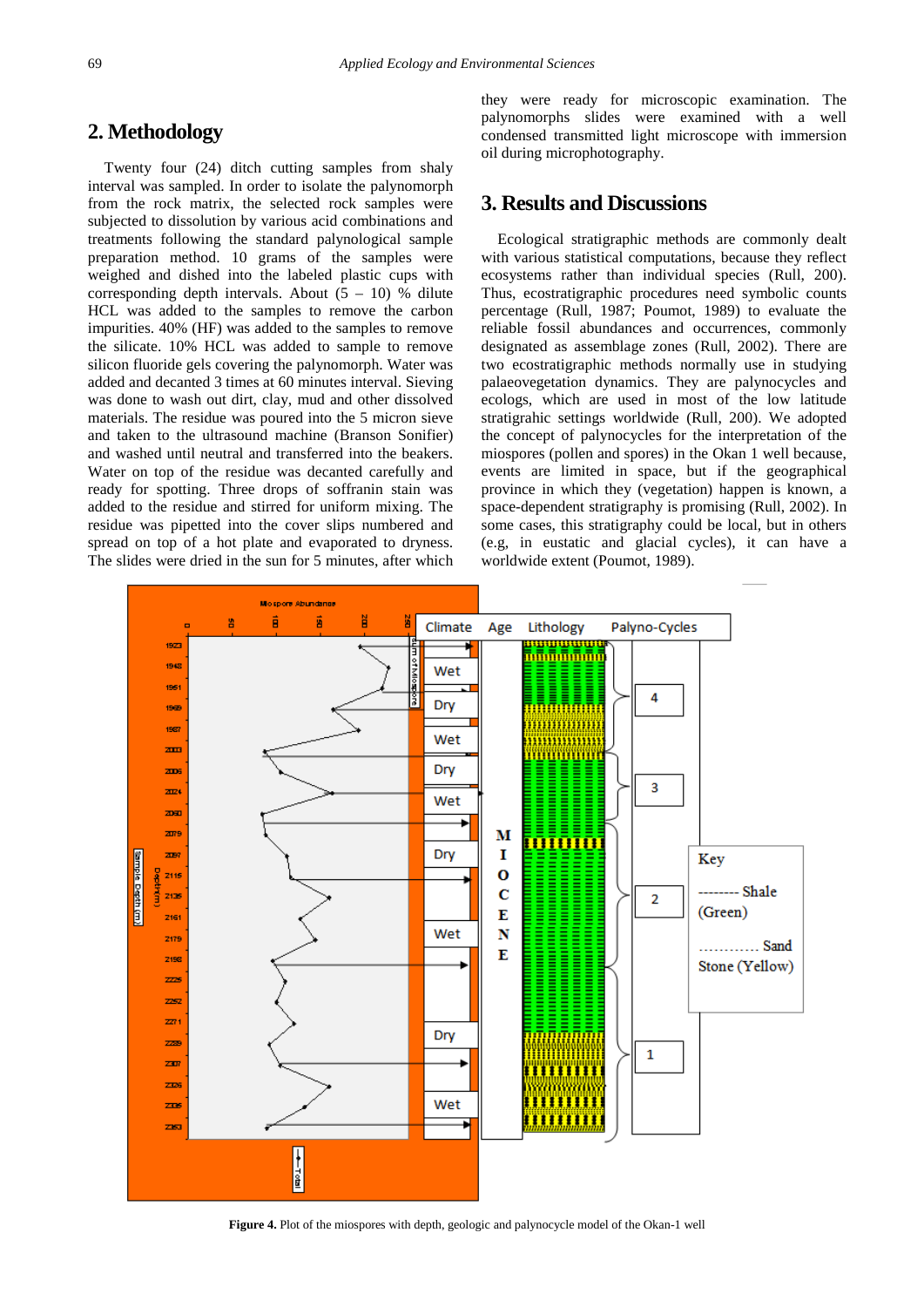<span id="page-4-0"></span>

**Figure 5.** Plot of miospores with depth, geologic and palynocycles model of Okan-1 well

The result obtained from the Okan-1 well [\(Figure 4,](#page-3-0) [Figure 5\)](#page-4-0) identified nine paleoclimatic signals using the concept of palynocycles (wet  $-$  dry). The general outline of the studied interval recognised five wet and four dry climatic intervals [\(Figure 4,](#page-3-0) [Figure 5\)](#page-4-0). The consequences of these signals suggest four palynocycles sequence within sediments which could have been deposited during the

Miocene sea level change (palynocycles i.e. wet-dry cycles) [\(Figure](#page-3-0) 4, [Figure 5\)](#page-4-0). The knowledge of this definition could be linked to the orbital oscillation triggered by the summer insolation during the West African Monsoon (WAM) circulation (Shanahan *et al*. 2007). We further subdivide these sequences of the Okan -1 well (palynocylces) into six zones. The possible implications are highlighted below: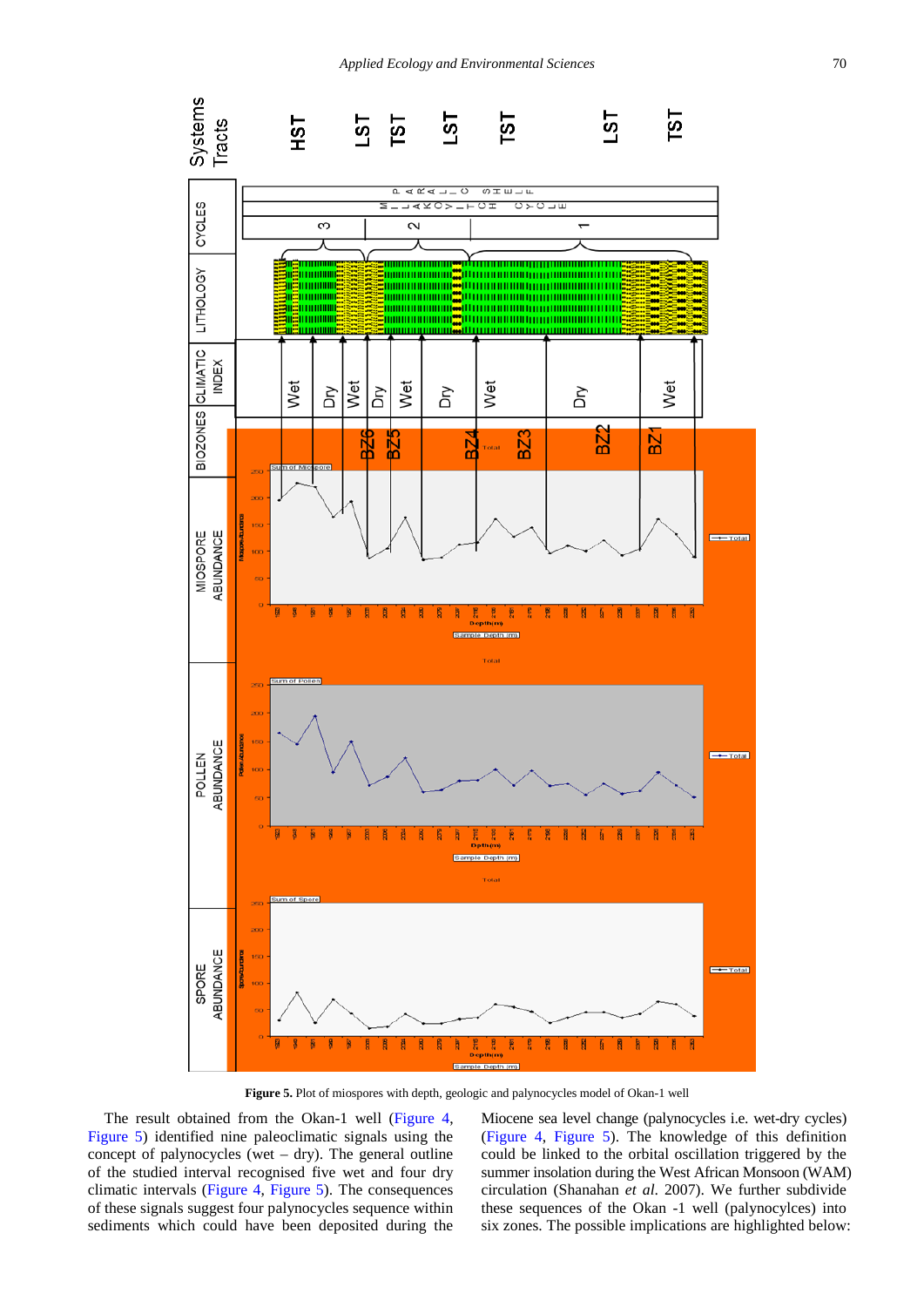### **BZ1 - BZ2 Unit (2196 -2335) m**

The first palynocycle  $(1)$  (wet – dry climate) falls within the depth interval of (2335-2196) m [\(Figure 4,](#page-3-0) [Figure 5\)](#page-4-0). This suggests a rise and fall of the sea level resprenting the transgressive and lowstand systems tracts, characterised with the deposition of miospores, silt and sand lithofacies respectively.

### **BZ3 - BZ4 Unit (2060 - 2179) m**

Overlying the above depositional cycle is the sequence consisting of dominant shale facies. The second palynocycle (2) (wet – dry climate) falls between interval  $2179$  m  $-$  2060 m. The tracking of the position of the palynocycle within this unit has been able to recognise the paralic shelf depositional environment [\(Figure 5\)](#page-4-0). This also suggests that the rise in the sea level could have been responsible for more abundance of the miospores in this unit when compared to first palynocycle (1) (wet-dry).

### **BZ5 – BZ6 Unit (2003 - 2024) m**

The third palynocycle (3) (wet - dry climate) is between (2024 – 2003) m interval. It is characterised by a mixture of silt, sand and shale lithofacies. These compositons are quite different from the previous units. The possible control could have been triggered by the rise of sea level, and the subsequent fall of the sea level (transgression and regression) during the Miocene climatic optimum respectively [\(Figure 5\)](#page-4-0). The fouth palynocycle (1923 – 2003) m which is at the top most part of the lithofacies sequences is suggestive of the lasting aggradation or highstand in the sea level (Poumot 1989; Morley, 1995).

### **Implication of palynocycles from the palaeovegetation on the palaeoenvironment**

The climate of an area is mirrored by its vegetation type (Samant and Phadtare, 1997; Bankole *et al*. 2014). Variations in plant communities or changes in composition / abundance of an assemblage or individual species are regularly, partly a direct consequence of change in climate and/ or palaeoenvironment. The consequence of this variation on palynofloral groups depends on whether such a prevailing climate change encourages or affects the prevailing plant community. Qualitative and quantitative evaluation of the various groups of palynomorphs were evaluated from Okan-1 well. This is meant for deducing the climate and sea level phase and the kind of environments which prevailed during the deposition of the Miocene sediments [\(Table 1\)](#page-5-0). The recognition can be modified to reflect the variation of mangrove forest (littoral), rain forest and savanna grass and spores (hinterland). The data plotted generically, suggest a changing climate and sea level during the prevailing palaeoclimatic period (palynocycles) [\(Figure 4,](#page-3-0) [Figure 5\)](#page-4-0). During a dry climate, the savanna, montane pollen and spores dominated the intervals designated as a dry climate. Furthermore, when it becomes wetter (wet climate) the mangrove vegetation and the rainforest which indicate the wet climate will expand further into the flood plain, and later it is being replaced by the deltaic front mangrove swamp [\(Figure 2,](#page-2-0) [Figure 3,](#page-2-1) [Figure 4,](#page-3-0) [Figure 5\)](#page-4-0) [\(Table 1\)](#page-5-0) (Morley, 1995).

**Table 1. Palaeocological groupings and climatic indicators from pollen and spores**

<span id="page-5-0"></span>

| <b>Paleaocological Groupings</b> | rabie 111 anicocological groupings and emiliate mulcators from policir and sports<br><b>Miospores</b> | <b>Climatic indicators</b> |
|----------------------------------|-------------------------------------------------------------------------------------------------------|----------------------------|
| <b>Coastal Vegetation</b>        | Echiperiporites estalae                                                                               | wet                        |
| <b>Mangroves Swamp Forest</b>    | Zonocostites romanae                                                                                  | wet                        |
| Fresh Water Swamp Forest         | Verrutricoporites rotundiporus                                                                        | wet                        |
| <b>Tidal Estuaries, Creek</b>    | Spinizonocolpites sp.                                                                                 | wet                        |
| Fresh Water Swamp Forest         | Parchydemite diderixi                                                                                 | wet                        |
| Fresh Water Swamp Forest         | Syncolporites marginatus                                                                              | wet                        |
| Mangroves Swamp Forest           | Psilatricolporites sp.                                                                                | wet                        |
| Guinea Lowland Rainforest        | Verrucatosporites sp.                                                                                 | wet                        |
| Mangrove Swamp Forest            | Elaeis gunnensis                                                                                      | wet                        |
| Savanna Vegetation               | Aff. asteraceae                                                                                       | dry                        |
| Savanna                          | Monoporites annulatus                                                                                 | dry                        |
| Savanna Vegetation               | Retibrevitricolporites sp.                                                                            | dry                        |
| Savanna                          | Retitricoprites sp.                                                                                   | dry                        |
| Marine                           | Spiniferites sp., Selenopemphix nephroides                                                            | wet                        |
| Marine                           | Kiokonsum sp., Operculodinium centrocarpum                                                            | wet                        |

The variations in the relative abundances of the terrestrial pollen (savanna vs. mangrove pollen and dinoflagellates) which were classified as miospores are characteristic of a varied palaeoenvironments of the prograding paralic succession (Poumot, 1989, Morley, 1995) [\(Figure 5\)](#page-4-0). The wet climatic indices inferred could suggest flooding surfaces (MFS) when combined with planktonic foraminiferal and pyrite abundance count (Morley, 1995). These were recognised palynologically within the palynocles 3 and 4 (BZ5 – BZ6 unit) [\(Figure 4,](#page-3-0) [Figure 5\)](#page-4-0) (2003 – 2024) m, and can be calibrated to third and fourth order cycles on the Haq *et al*. (1978) worldwide sea-level curve if combined with foraminiferal

data. These flooding events (MFS) (wet climate) are characterised by high abundances of mangrove pollen (predominantly *Zonocostites ramonae - Rhizophora*) as well as the dinoflagellates taxa such as O*perculodinium centrocarpum, Selenopemphix nephroides Spiniferites* sp. and *Kiokonsum* sp. (plates 1 and 2). Their presence suggests a shallower and transgressive marine, possibly delta plain environment (Morly, 1995; Durugbo *et al.* 2010). The presence of these dinoflagellate cysts and microforaminiferal test linings in the sediments are indicative of lagoonal to shallow marine environment (Muller, 1995).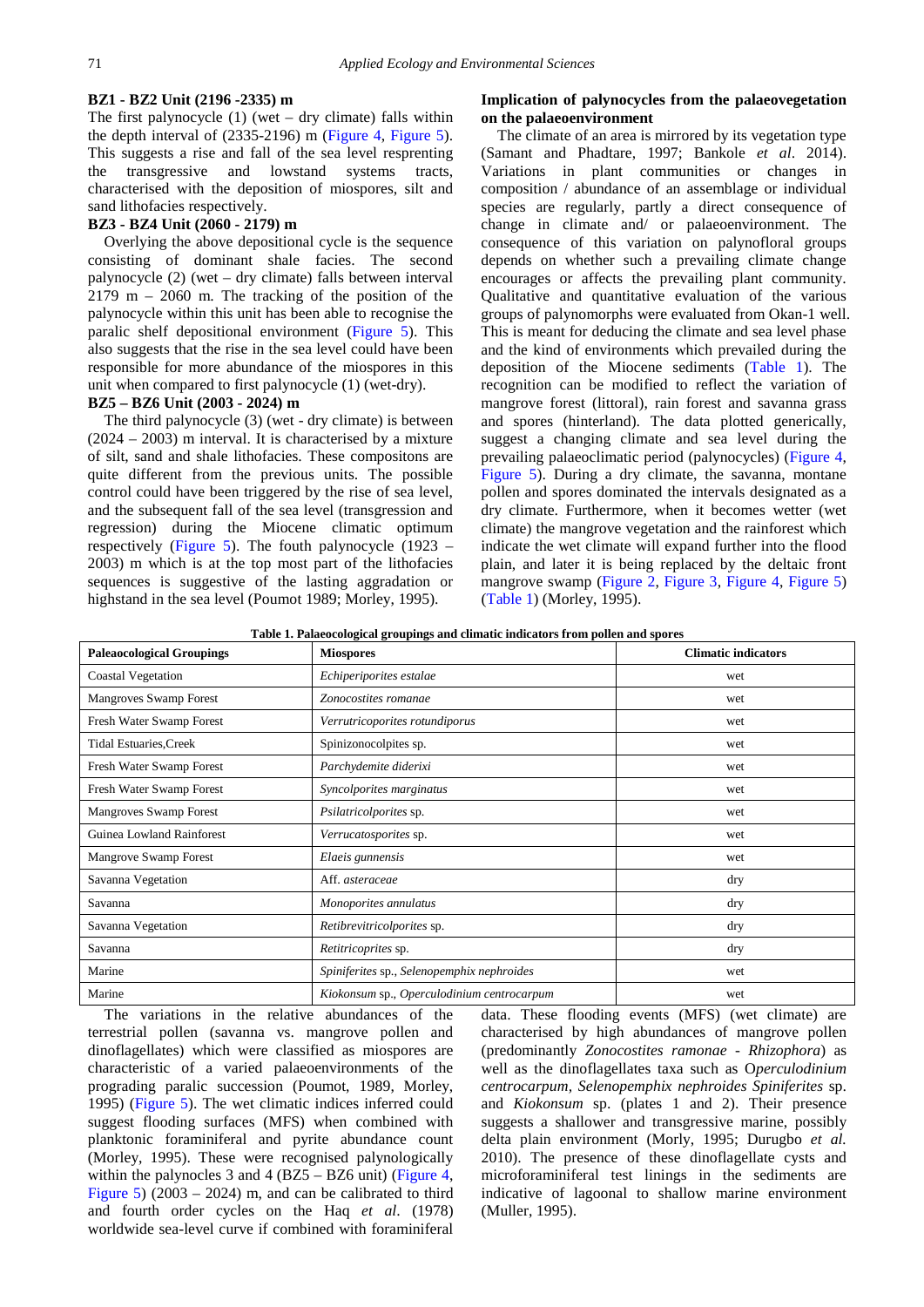The decrease in the abundance of *Zonocostites romonae*  (pollen) in sediments (dryimate climate) during progradation is an indication of prodeltaic palaeonvironment (Morley, 1995). Also the abundance of *Monoporites annulatus (Poacaea)* (spores) is indicative of savanna vegetation (dry climate) and prodeltaic palaeoenvironment (Morley, 1995; Poumot, 1989) [\(Table 1\)](#page-5-0). Their recovery (dry climate taxa) in this section may indicate a contribution even from distant afromontane and savanna environments, probably from the Cameroun and Congo Mountain range (Bankole *et al*. 2014. The palynological fingerprint interpreted from this study is an interpretation of the palaeoecology and palynocycles based on the miospores (pollen & spores) and few dinoflagellates component analysed. Thus, these varied palynological fingerprints observed from the seasonal oscillation of the vegetation, have aided in the development and confirmation of a sequence stratigraphic model through the recognition of highstand, transgressive and low stand systems tracts in the study area[\(Figure 5\)](#page-4-0).

# **4. Conclusions**

The recovery of the miospores (pollen and spores) was poorly diversified at some intervals. However, the combination of the spores and pollen data has been used for the interpretation of the palynological cycles, palaeoecology and climate change. The nine climatic indicators were used to infer palynocycles as recurrent palynological sequences reflecting vegetational changes determined by cyclic sea level oscillations and the associated climatic pulses. The presence of dinocyst such as *Operculodinium centrocarpum, Selenopemphix nephroides, Spiniferites* spp. and *Kiokansium* spp., indicates a marine environment (lagoon – tidal estuaries). The dominance of other sporomorphs such as *Zonocostites ramonae*, *Verrutricolporites rotundiporous* suggest a fluvio – estuarine deltaic environment (Brackish influence) (wet climate). *Monoporites annulatus*, *Distraverrusporites simplex*, *Retricoporites irregularies* (plate 1 and plate 2) indicate a near shore terrestrial environment sediment (dry climate) on the prodelta. Application of wet - dry climate has been identified to indicate the fluctuations of the sea level. Thus, it can now be documented as a useful tool in the evaluation of the variation of palynomorphs in the sediments. Therefore, the wet climate is related to the transgressive / highstand systems tracts, while the dry climate is linked to the lowstand systems tracts. These possible signals deduced from the palynocyles have enabled the reconstructions of the environments, climate and sea level change during the Miocene in the Niger Delta.

# 20 micron

# **Palynomorph Photo Montage**

Plate 1. 1. Echiperiporites estalae, 2. Retitricolporites irregularis, 3. Spirosyncolpites bruni, 4. Magnastriatites howardi, 5. Operculodinium centrocarpum, 6. Sumatradinium sp., 7. Peregrinipollis nigericus, 8. Racemonocolpites hians, 9. Selenopemphix nephroides 10. ? Retibrevitricolporites obodoensis / protrudens, 11. Crassoretitriletes vanraadshooveni, 12. Leiosphaeridia sp.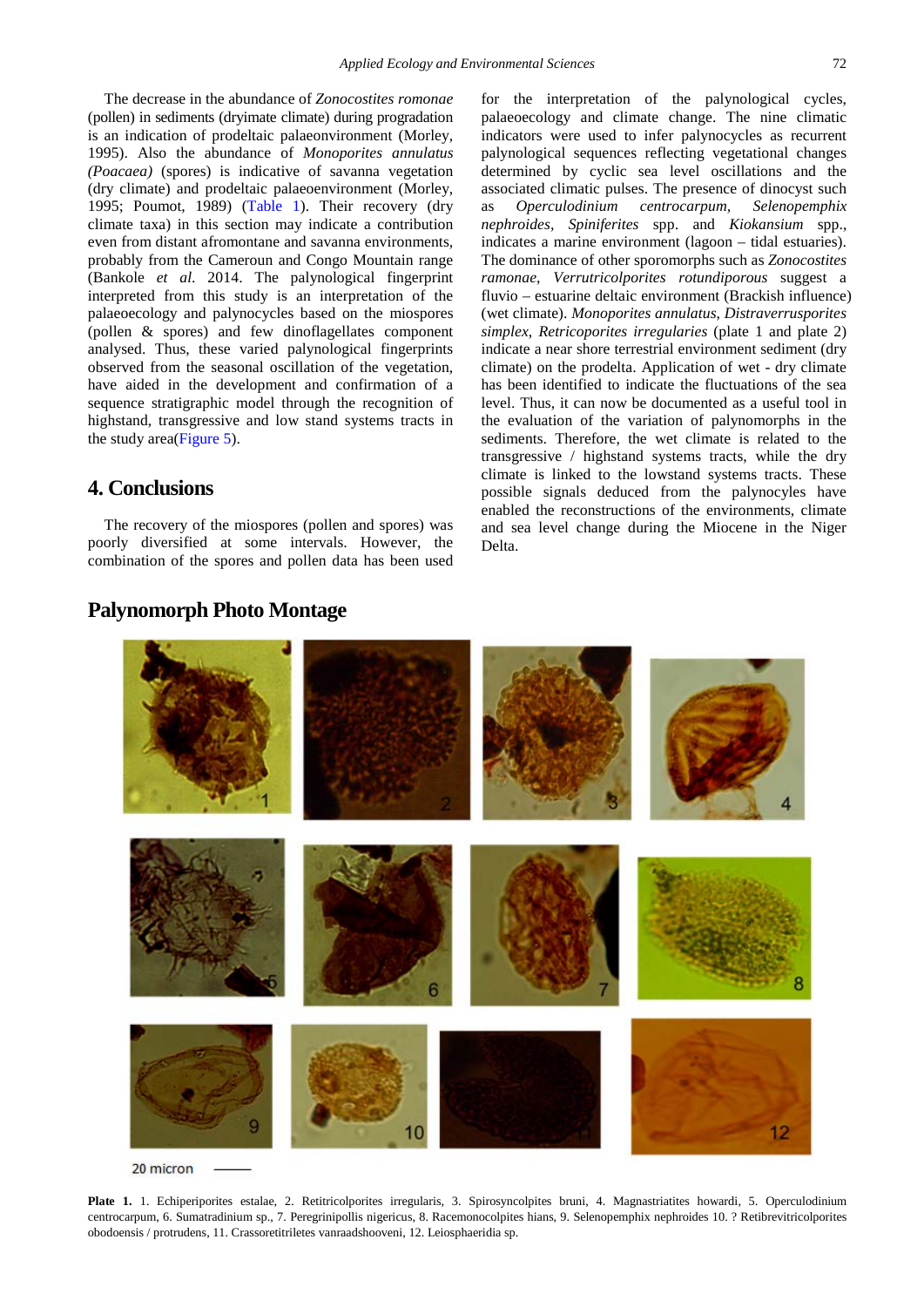

**Plate 2.** 1. Racemonocolpites hians, 2. Monoporites annulatus, 3. Sapotaceoidaepollenites sp., 4. Verrutricolporites rotundiporus, 5. Pachydermites diederixi, 6. Laevigatosporites sp.,7. Verrutricolporites rotundiporus, 8. Verrucatosporites sp., 9. Zonocostites ramonae, 10. Ctenolophonidites costatus, 11. Fungal spore, 12. Marginipollis concinnus

# **Acknowledgements**

My sincere thanks to Mr. Chinyere Ewerem, Mrs Safinatu Hajia of the Geological Agency of Nigeria, Kaduna for their support and assistance throughout the sampling stage. Also, I sincerely appreciate the role played by Dr. Lucas in suggesting different articles to support my findings from the Niger Delta.

## **References**

- [1] Abbink, O.A., (2004). Sporomorph ecogroup model for the Northwest European Jurassic-Lower Cretaceous. Netherland Journal of Geosciences 2 81-91.
- [2] Adegbie, A.T. and Bassey, C.E., (2007). "Cretaceous foraminifera biostratigraphy and palaeoecology of Ikono-1 Well, Calabar Flank, South Eastern Nigeria": Journal of Mining and Geology Vol. 43 1 31-41.
- [3] Adegoke, J.O., Fageja, M. and Ologunorisa, T.M., (2010). An Assessment of Recent Changes in the Niger Delta Coastline Using Satellite Imagery. Journal of Sustainable Development. 3 4.
- [4] Adojoh, O., Grimes, S., Watkinson, M., Fitzpatrick., Hart M., Osterloff, P., (2012). Applied palynodebris associations: Inferred systems tracts, palaeoenvironmental reconstructions and implications from the EA-DP-C Gravity Core, EA field, shallow offshore Niger Delta, Nigeria. 13th International Palynological Conference (IPC) / 9th International Organisation of Palaeobotany Conference, Tokyo, Japan Japanese Journal of Palynology. 58 3-4.
- [5] Adojoh O., Fabienne, M., Duller, R., Osterloff, P. (2013).
- [6] Palaeovegetation, palaeoecology and eustatic reconstructions: Implications from selected Gravity Core locations, Offshore Niger

Delta, Nigeria. American Association of Stratigraphic Palynologist (AASP), DINO 10, Canadian Association of Palynologist, (CAP), North American Micropaleontology Section (SPEM) conferences, San Francisco, Carlifornia, USA. AASP book of abstracts. 46 36.

- [7] Adojoh O., Fabienne, M., Duller, R., Osterloff, P. (2014).
- [8] High impact of sea level change on the Niger Delta margin and mangrove vegetation during the Late Pleistocene – Holocene, Offshore, Niger Delta. The Micropalaeontological Society (TMS), Oxford University Museum of Natural History, United Kingdom. The Micropalaeontological Society 3rd Annual Meeting. 15.
- [9] Avbovbo, A. A., (1978). Tertiary lithostratigraphy of Niger Delta: Geological Notes American Association of Petroleum Geologist Bulletin. 62 2 2595-306.
- [10] Bankole, S. I., Schrank, E., Osterloff, L., P., (2014). Palynostratigraphy, palaeoclimates and palaeodepositional environments of the Miocene aged Agbada Formation in the Niger Delta, Nigeria. Journal of African Earth Sciences. 95 41-62.
- [11] Doust, H. E. and Omatsola, E. M., (1990). Niger Delta. In: Edwards J.D and Santagrossi, P.A (eds), Divergent/Passive Basins. AAPG bulletin 45 201-238.
- [12] Durugbo, E. U., Ogundipe, O. T. and Ulu, O. K., (2010). Palynological evidence of Pliocene-Pleistocene climatic variations from the Western Niger Delta, Nigeria, International Journal of Botany. 6 351-370.
- [13] Evamy, B. D., Haremboure, J., and Kammeerling. P., (1978). Hydrocarbon Habitat of the Tertiary Niger Delta. APPG. Bull. 1 1- 39.
- [14] Frankl, E.J and Cordry E.A., (1967). "The Niger Delta Oil Province": Recent Developments Onshore and Offshore. Practical Seventh World Petrol Cong. 195-209.
- [15] Stephen, D and Gorin, G. E. (1993b). Palynofacies of the Upper Tithonian-Berriasian deep sea carbonates in the Vocontian (SE France). Centres Recherches Exploration-Production Elf-Aquitaine Bulletin. 17 235-247.